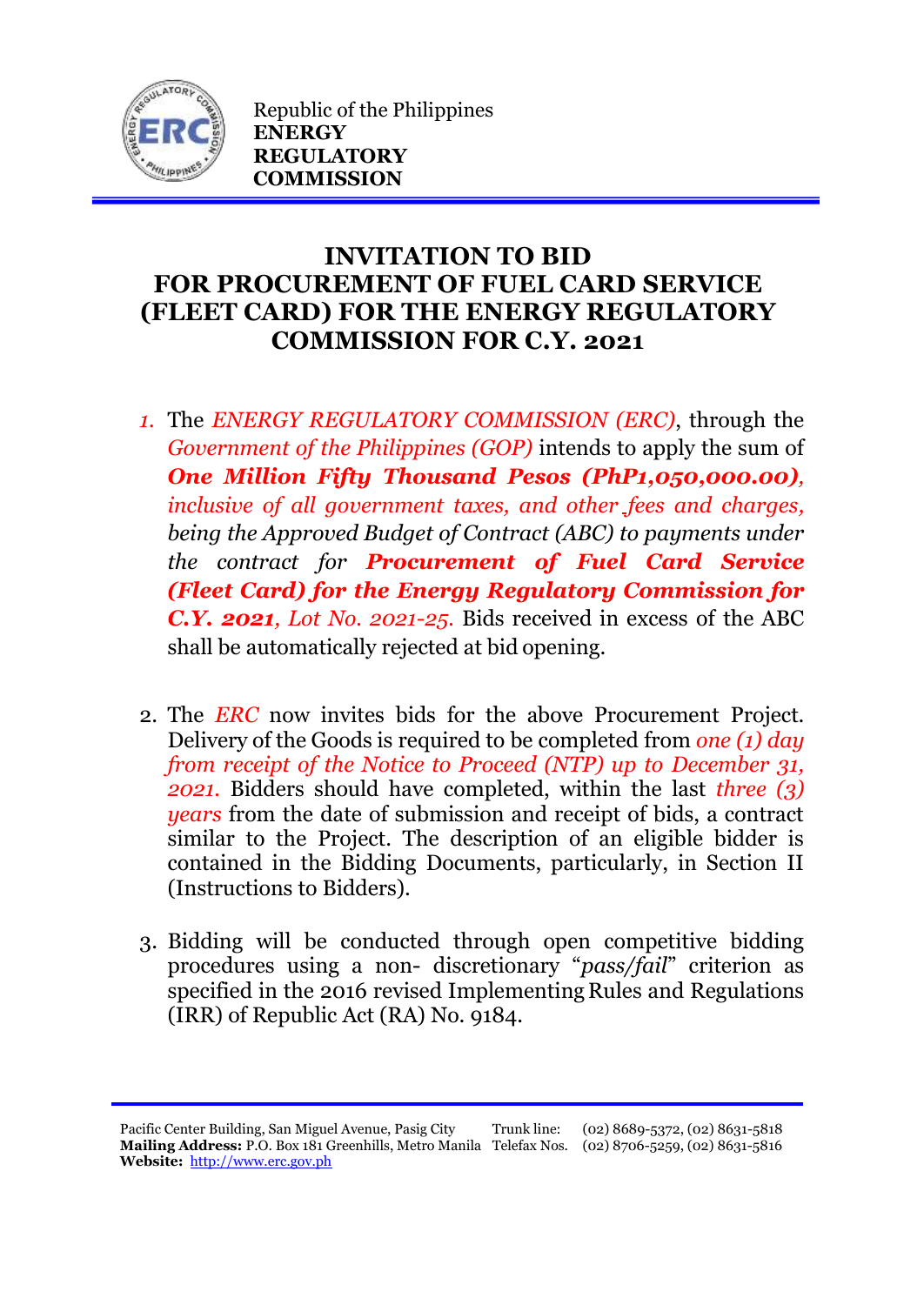Bidding is restricted to Filipino citizens/sole proprietorships, partnerships, or organizations with at least sixty percent (60%) interest or outstanding capital stock belonging to citizens of the Philippines, and to citizens or organizations of a country the laws or regulations of which grant similar rights or privileges to Filipino citizens, pursuant to RA No. 5183.

- 4. Prospective Bidders may obtain further information from *ERC BAC Secretariat* and inspect the Bidding Documents at the address given below during *Monday to Friday, 9:00 A.M. to 4:00 P.M*.
- 5. A complete set of Bidding Documents may be acquired by interested Bidders on *28 April 2021* from the given address and website(s) below *and upon payment of the applicable fee for the Bidding Documents, pursuant to the latest Guidelines issued by the GPPB, in the amount of Five Thousand Pesos (PhP5,000.00)*. The Procuring Entity shall allow the bidder to present its proof of payment for the fees *in person.*
- 6. The *ERC BAC* will hold a Pre-Bid Conference<sup>1</sup> , which shall be open to prospective bidders, on *06 May 2021, 10:00 A.M. through videoconferencing via MS Teams, which can be accessed through:*

[https://teams.microsoft.com/l/channel/19%3a331cfc9c5d504264b463aac2d](https://teams.microsoft.com/l/channel/19%3a331cfc9c5d504264b463aac2d792d282%40thread.tacv2/General?groupId=285a732a-762e-4b2e-a102-d2ee268335e5&tenantId=2b5d1d5d-c09b-446e-985f-902758f249fb) [792d282%40thread.tacv2/General?groupId=285a732a-762e-4b2e-a102](https://teams.microsoft.com/l/channel/19%3a331cfc9c5d504264b463aac2d792d282%40thread.tacv2/General?groupId=285a732a-762e-4b2e-a102-d2ee268335e5&tenantId=2b5d1d5d-c09b-446e-985f-902758f249fb) [d2ee268335e5&tenantId=2b5d1d5d-c09b-446e-985f-902758f249fb](https://teams.microsoft.com/l/channel/19%3a331cfc9c5d504264b463aac2d792d282%40thread.tacv2/General?groupId=285a732a-762e-4b2e-a102-d2ee268335e5&tenantId=2b5d1d5d-c09b-446e-985f-902758f249fb)

- 7. Bids must be duly received by the BAC Secretariat through manual submission at the office address indicated below on or before *18 May 2021, 12:00 P.M.* Late bids shall not be accepted. Bidders are requested to submit one (1) original and one (1) copy of their bids. Bidders are likewise requested to bring the originals of the documents submitted and present the same for comparison during the bid opening.
- 8. All Bids must be accompanied by a bid security in any of the acceptable forms and in the amount stated in **ITB** Clause 14.